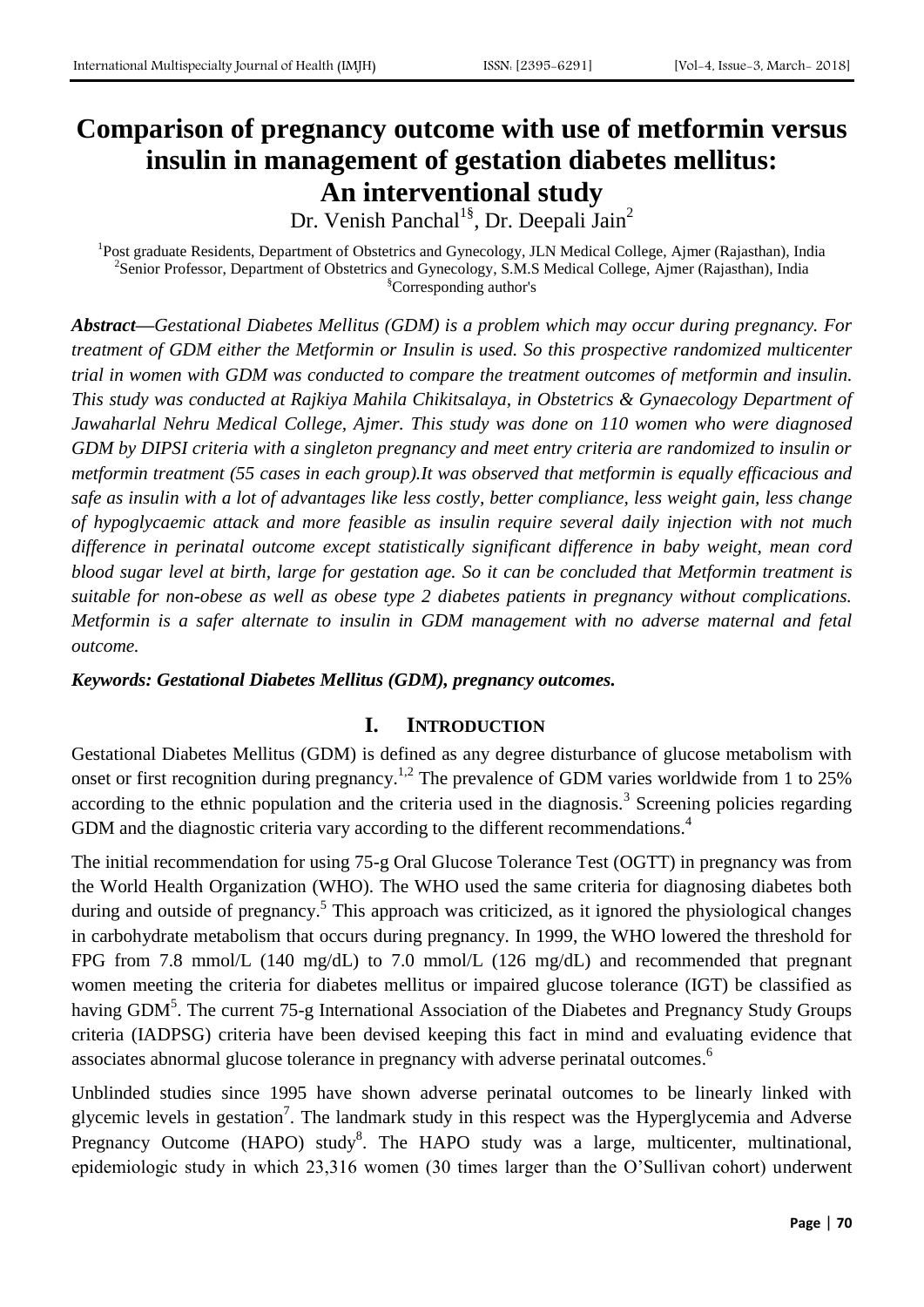blinded 2-hour, three-sample, 75-g OGTTs at 24–32 weeks of gestation. All women with a fasting plasma glucose (FPG) 5.8 mmol/L (105 mg/dL) and 2 hours values up to 11.1 mmol/L (200 mg/dL) were included. $7,8$ 

GDM is associated with an increased risk of a variety of maternal and perinatal complications, including preeclampsia, caesarean section, macrosomia, shoulder dystocia, instrumental delivery, birth injuries, hypoglycemia and respiratory distress syndrome (RDS), Neural Tube Defect (NTD), cardiac anomaly like VSD, ASD , still birth , neonatal death resulting from excess transfer of glucose from mother to fetus. $8,10$ 

The treatment of GDM improves pregnancy outcomes by reducing the incidence of macrosomia, preeclampsia and hypertensive disorders.<sup>11</sup> Diet therapy and self-monitoring of blood glucose concentrations are key factors in the treatment of GDM.<sup>12,13</sup> Traditionally, Insulin therapy has been the first line medical treatment in GDM, but recently oral hypoglycemic agents, especially Metformin and Glyburide have been under investigation. Women with GDM are known to carry an almost eight-fold risk of subsequent Diabetes Mellitus later in life. In addition, GDM has been found to be associated with a later risk of Metabolic Syndrome (MetS) and cardiovascular diseases. The offspring of women with GDM have an increased risk of later Obesity, Diabetes and Metabolic Syndrom (MetS).<sup>14,15</sup>

So this comparative randomized trial was conducted to compare the effects of Metformin and Insulin in treatment of GDM.

# **II. METHODOLOGY**

This prospective comparative interventional study was conducted on 110 women with GDM at Rajkiya Mahila Chikitsalaya, in Obstetrics & Gynaecology Department of Jawaharlal Nehru Medical College, Ajmer (Rajasthan) India. This study was aproved from institutional ethical committee.

For this study, all single tone pregnant women, who were diagnosed GDM as per Diabetes in Pregnancy Study Group India (DIPSI) criteria, delivered in Obstetrics & Gynecology department at Rajkiya Mahila Chikitsalaya, Ajmer were included. Out of these women, women either previously diagnosed DM or having previous bad obstretic history was excluded from study. Even women sensitive to either Metformin or Insulin were also excluded from study. Those refusing to give consent to participate in the study were also excluded from study.

HbA1C was done for all women whose blood sugar level (BSL) were 140mg/dl and referred to a diabetologist and managed with joint care. If BSL was normal, the screening criteria was repeated between 24 and 28 weeks of gestation and same screening criteria was applied.

Subjects have been followed through their index pregnancy and blood glucose level monitored. Blood Glucose monitoring by a Glucometer was encouraged. Target blood sugar levels was aimed at FBS equal or less than 100 mg/dl and 1 hour postprandial level equal or less than 140 mg/dl. Initially GDM has been managed by diet and exercise for two weeks. If blood glucose was not controlled, Pharmacotherapy has been instituted. These women were enrolled for the study. Finaly 110 eligible women participated in this study.

Sample size was calculated 49 subjects for each of the two groups at alpha error 0.05 and power 80% assuming minimum difference of means to be detected of 2HPG between the two (Metformin and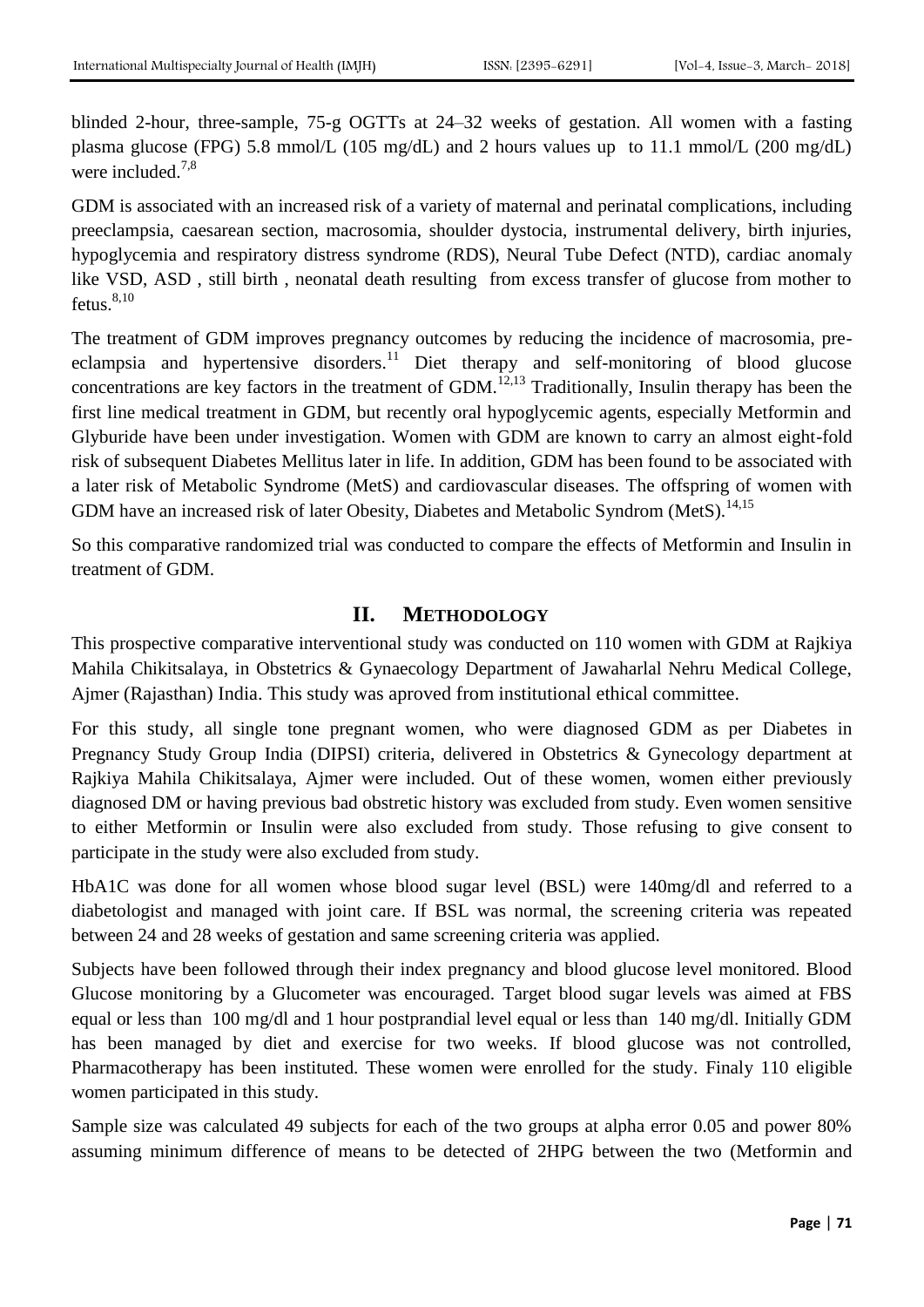Insulin) groups, 4mg/dl with standard deviation 0. 22 mmol/l (Rowan JA *et al.*, 2008<sup>16</sup>). To estimate an appropriate sample size the following formula was used

N (per group) = 
$$
Z \left[ \frac{(z_2^{\alpha} + z_a) a}{\Delta} \right]^2
$$

Where n = sample size (per group),  $Za/2 = (1.96)$  for 95% confidence (i.e a =0.05)

Za = cut off value for power (1 – β), a = Common standard Deviation of both groups,  $\Delta$  = Mean difference to be detected (From a previous study (Rowan JA *et al.*, 2008<sup>7</sup>), a minimum difference of 4mg/dl (0. 22 mmol/l) was estimated in the mean 2HPG between the two groups)

After taking written informed consent from the all eligible 110 participants, a detailed history was taken. H*eight* in *cms* and *weight* in *kgs* was recorded and *BMI was* calculated. A general, systemic and obstetric examination was done.

Then these women were randomized into 2 groups. One group given tablet Metformin orally and the other group given injection Insulin subcuteneously. In the Metformin group, the starting does of Metformin was 500 mg once a day and increased gradually over time according to blood sugar values. The maximum dose allowed per study protocol was 1500 mg per day. Insulin was added if targets were not reached on Metformin alone at maximum doses. In the Insulin group, Insulin was administered subcutaneously in the thigh or abdomen. Insulin doses were adjusted by Diabetologist as per BSL (blood sugar level). Frequency of monitoring was being decided based on BSL. The total dose of insulin was titrated for each patient to achieve the optimum Glycemic targets. The women were asked for follow up monthly till 28 weeks. Then fortnightly till 36 weeks following which a weekly follow up was recommended. More frequent visits were advised if necessary. USG was done at 7 weeks for viability, at 12 weeks for Nuchal transparency (NT), at 18 - 20 weeks for anomalies, at 32-34 weeks growth scan and more often if required. The frequency of visits was increased if any complication developed. After 30 weeks all pregnant women were counselled to keep a daily fetal movement count. Neonatal hypoglycemia was defined as a blood glucose level <40 mg/dl in any infant, regardless of gestational age and whether or not symptoms were present. Blood glucose levels were checked at 1, 2, 3, 6, 12 and 24 hours. Additional blood glucose testing was done as per Paediatric / Neonatologist recommendation. Glucose was measured with Chemstrip BG. Reading <40mg/dl should be checked rapidly by a clinical laboratory. The infant was fed orally or given IV glucose by 1 hour of age.

Data thus collected were compiled as master chart in MS EXCEL 2010 worksheet. Qualitative data were expressed in percentage and proportion. Quantitative data were expressed in mean and standard deviation. Chi-square test was used to infer the difference on proportions whereas unpaired 't' test was used to infer difference on means of these two groups.

#### **III. RESULTS**

Metformin and Insulin group were well comparable i.e. without significant difference, as per studies demographic characteristics like age, parity etc. Mean age was observed  $30.5 \pm 3.2$  years and  $32.3 \pm 1.2$ 3.4 years in Metformin and Insulin group respectively, which was without significant difference (p>0.05). Likewise, mean parity was observed  $2.4 \pm 1.3$  and  $2.9 \pm 1.4$  in Metformin and Insulin group respectively, which was also without significant difference (p>0.05). Mean gestational age was observed  $11.1 \pm 4.9$  weeks and  $10.2 \pm 5.6$  weeks in Metformin and Insulin group respectively, which was without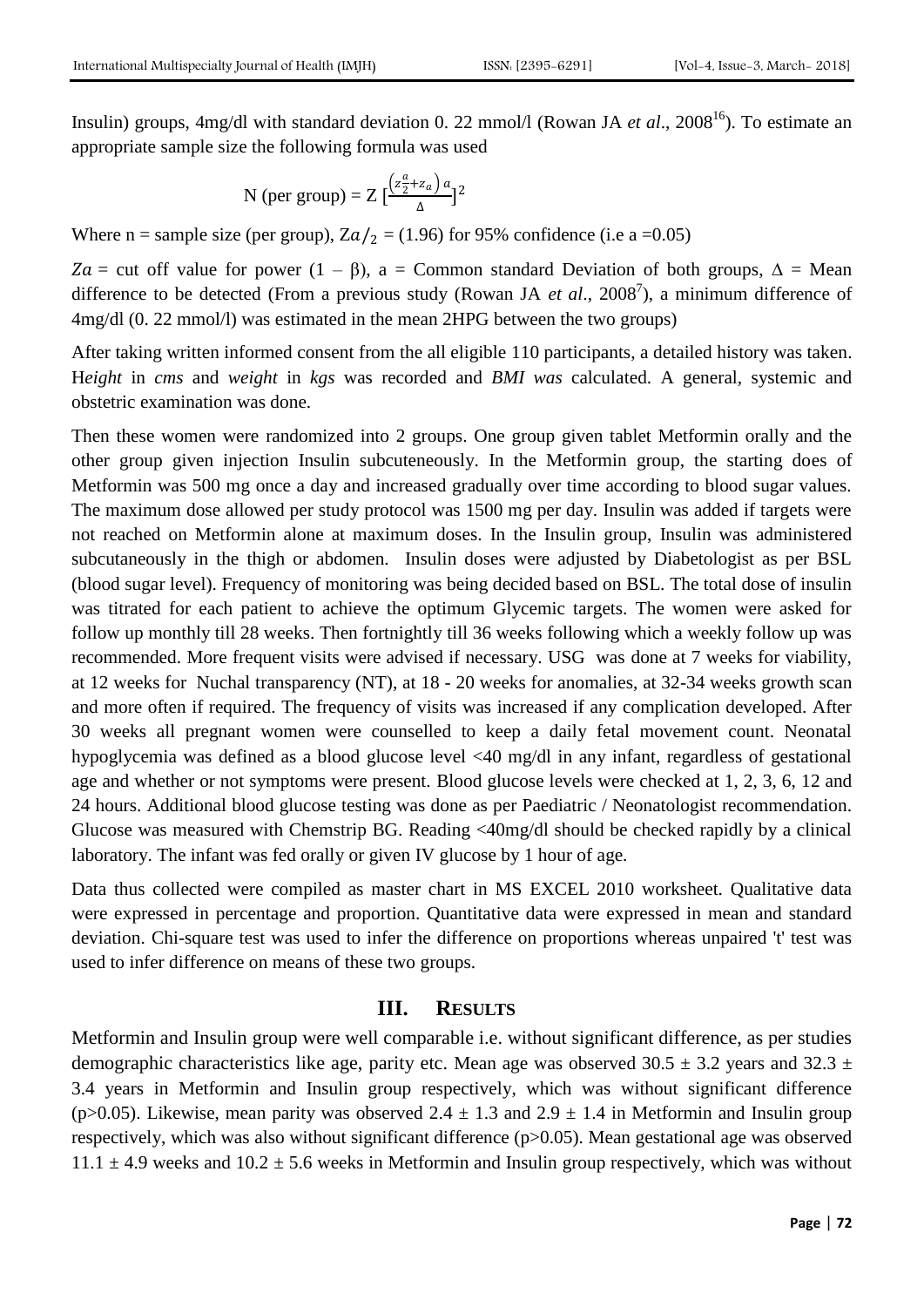significant difference (p>0.05). Mean randome blood sugar (RBS) and mean fasting blood sugar (FBS) of both the group was also without any significant difference  $(p>0.05)$ . (Table 1)

**Table 1 Comparison of Clinico-demographic characteristics of Metformin and Insulin group**

| <b>S. No.</b>  | <b>Variables</b>                                                     | <b>Metformin</b> $(N=55)$ | Insulin $(N=55)$ | $*$ p value LS    |
|----------------|----------------------------------------------------------------------|---------------------------|------------------|-------------------|
|                | Age (Mean $\pm$ SD) (in years)                                       | $30.5 \pm 3.2$            | $32.3 \pm 3.4$   | NS.<br>0.07       |
| $\mathcal{L}$  | Parity (Mean $\pm$ SD)                                               | $2.4 \pm 1.3$             | $2.9 \pm 1.4$    | <b>NS</b><br>0.12 |
| 3              | <b>Gestational age at registration (Mean</b><br>$\pm$ SD) (in weeks) | $11.1 \pm 4.9$            | $10.2 \pm 5.6$   | <b>NS</b><br>0.07 |
| $\overline{4}$ | Basal RBS at registration (Mean $\pm$<br>$SD$ ) (in mg/dl)           | $188.7 \pm 31.5$          | $204.3 \pm 19.8$ | <b>NS</b><br>0.82 |
| 5              | Basal FBS at registration (Mean $\pm$<br>$SD$ ) (in mg/dl)           | $136.0 \pm 39.7$          | $140.1 \pm 27.6$ | <b>NS</b><br>0.29 |

*\*by Unpaired 't' test*

As far as the clinical profile of both the group was concerned, it was also without significant difference (p>0.05). In Metformin group 66.67% were GDM and other were T2DM whereas in Insulin group it was 62% and %. (Table 2)

In Metformin group associated morbidly was Essential Hypertension in 7.27%, Hypothyroidism 1.82% and Anemia in 1.82% whereas in Insulin group it was 5.45%%, 0% and 1.82% respectively. It was also comparable (p>0.05). (Table 2)

| Comparison of chincar prome or wietrormm and misumi group |                         |                           |                           |            |                  |             |               |           |
|-----------------------------------------------------------|-------------------------|---------------------------|---------------------------|------------|------------------|-------------|---------------|-----------|
| <b>S. No.</b>                                             | <b>Variables</b>        |                           | <b>Metformin</b> $(N=55)$ |            | Insulin $(N=55)$ |             | $*p$ value LS |           |
|                                                           | <b>Type of Diabetes</b> | <b>GDM</b>                | 33                        | $(60\%)$   | 30               | $(54.55\%)$ |               |           |
|                                                           |                         | T <sub>2</sub> DM         | 22                        | $(40\%)$   | 25               | (45.45%)    | 0.7           | <b>NS</b> |
| $\mathfrak{D}$                                            | Co-morbidity            | Essential<br>Hypertension | 4                         | (7.27%)    |                  | $(5.45\%)$  |               |           |
|                                                           |                         | Hypothyroidism            |                           | $(1.82\%)$ | $\theta$         | $(0\%)$     | 0.679         | <b>NS</b> |
|                                                           |                         | Anemia                    |                           | $(1.82\%)$ |                  | $(1.82\%)$  |               |           |

**Table 2 Comparison of clinical profile of Metformin and Insulin group**

*\*by Chi-square test*

When maternal outcome in both the groups were compared, it was also found without any significance difference (p>0.05) as per studied variable i.e. weight gain during pregnancy (p=0.09), gestational age at delivery ( $p=0.3$ ), presence of pre-eclampcia ( $p=0.7$ ), presence of polyhydramnios ( $p=0.12$ ) and mode of delivery (p=0.999). (Table 3, Figure 1, 2 & 3)

| Table 3                                                               |  |  |  |  |  |  |
|-----------------------------------------------------------------------|--|--|--|--|--|--|
| <b>Comparison of Maternal outcomes of Metformin and Insulin group</b> |  |  |  |  |  |  |
|                                                                       |  |  |  |  |  |  |

| S. No. | Variables                                                                                 | Metformin $(N=55)$ | Insulin $(N=55)$ | $*$ p value LS   |  |  |  |
|--------|-------------------------------------------------------------------------------------------|--------------------|------------------|------------------|--|--|--|
|        | <b>Weight gain (Mean <math>\pm</math> SD)</b> (in kg)                                     | $10.2 \pm 5.7$     | $11.3 + 4.4$     | NS<br>0.09       |  |  |  |
|        | <b>Gestational age at delivery</b><br>( <b>Mean</b> $\pm$ <b>SD</b> ) ( <i>in weeks</i> ) | $36.8 \pm 2.0$     | $37.9 \pm 1.7$   | <b>NS</b><br>0.3 |  |  |  |
| .      |                                                                                           |                    |                  |                  |  |  |  |

*\*by Unpaired 't' test*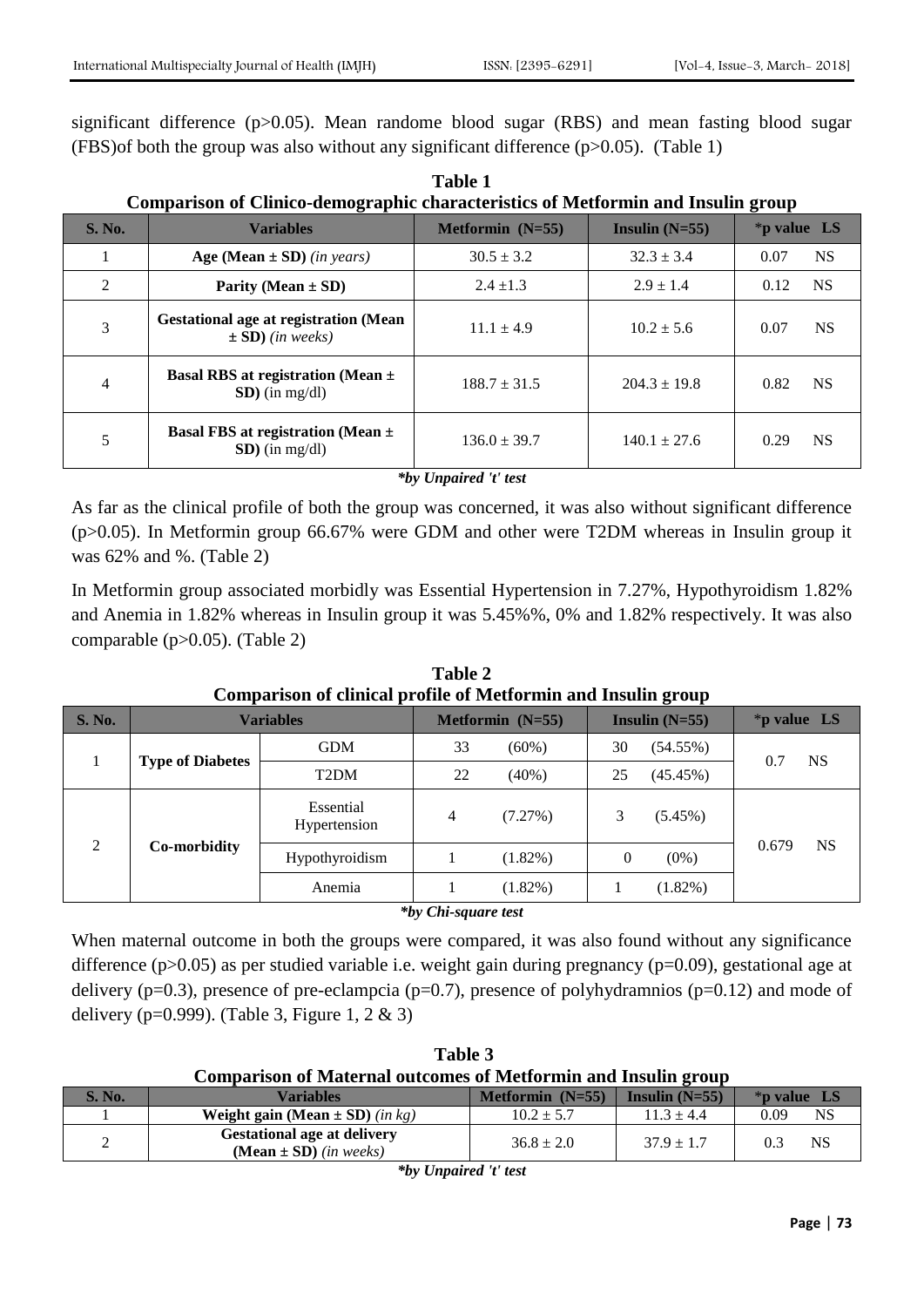





When fetal outcome in both the groups were compared, although it was also found without any significance difference (p>0.05) as far as the birth weight and APGAR score of baby is concerned but Mean blood glucose level at birth of baby was found significantly more (p=0.01) in Insulin group. (Table 4)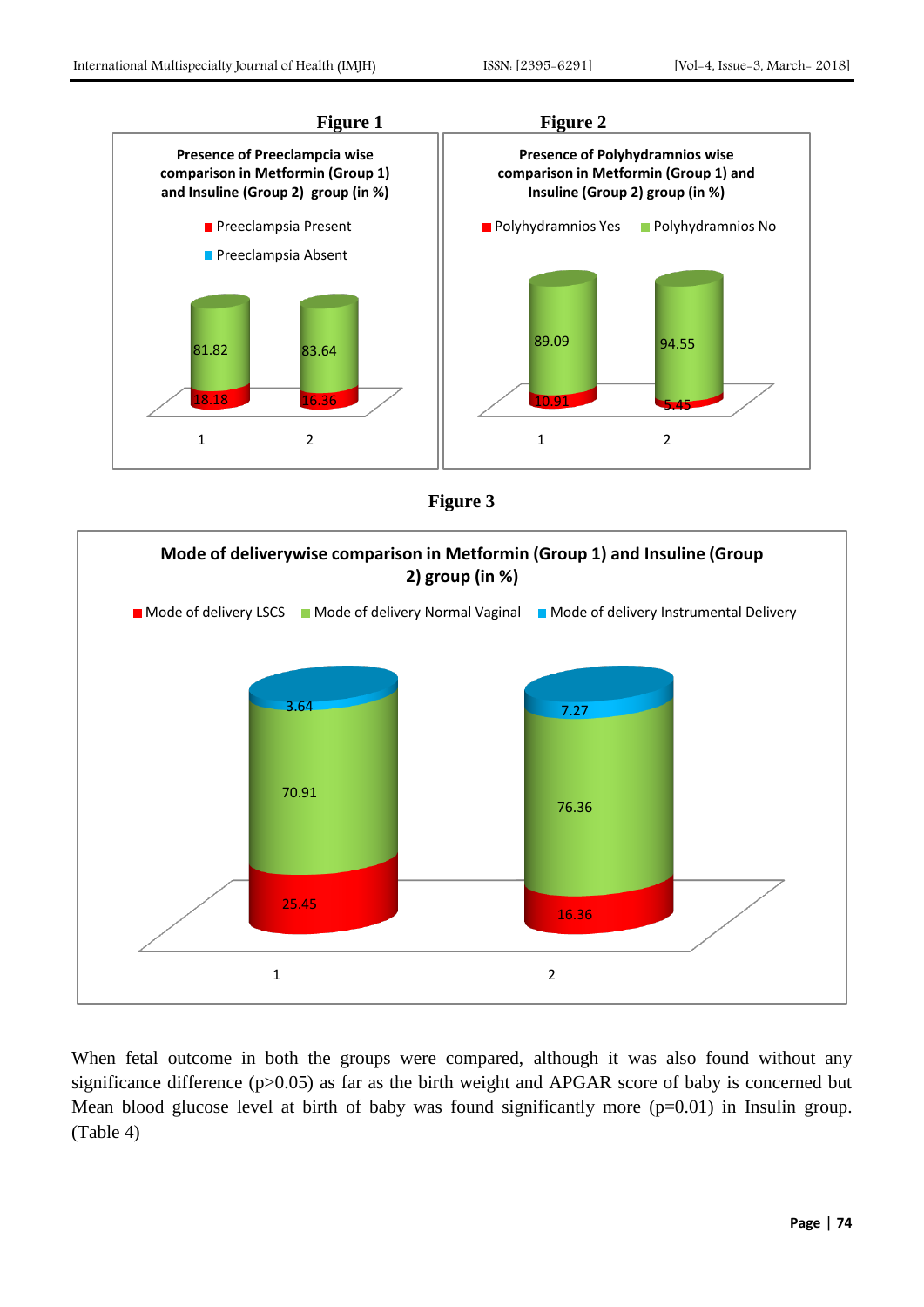| S. No. | <b>Variables</b>                                                  | Metformin $(N=55)$ | Insulin $(N=55)$ | $*$ p value LS    |
|--------|-------------------------------------------------------------------|--------------------|------------------|-------------------|
|        | <b>Birth Weight (Mean <math>\pm</math> SD) (in kg)</b>            | $3.5 \pm 0.9$      | $3.7 \pm 0.7$    | 0.04              |
|        | <b>APGAR</b> score at 5 minutes<br>$(Mean \pm SD)$                | $7.6 \pm 1.6$      | $8.1 \pm 0.8$    | <b>NS</b><br>0.07 |
|        | Mean blood glucose level at birth (Mean $\pm$<br>$SD)$ (in mg/dl) | $38.3 \pm 8.6$     | $41.4 \pm 12.9$  | 0.01              |

**Table 4 Comparison of Quantitative Fetal outcomes of Metformin and Insulin group**

*\*by Unpaired 't' test*

When distribution of newborn baby between both the groups (Metformin and Insulin) was observed as per various complications, It was observed that there was no significance in both (Metformin and Insulin) the groups in study variables except large for gestational age babies were observed significantly more (p=0.03) in Insulin group. (Table 5)

No significant (p>0.05) difference in proportion of newborn either with Transient tachypnea NB or Respiratory distress syndrome or Neonatal Hypoglycemia or Neonatal Jaundice or Neonatal Sepsis was observed in both (Metformin and Insulin) the groups*.* Proportion of intra uterine fetal death and still births were also without significant difference (P>0.05). (Table 5)

| Comparison of Qualitative Fetal outcomes of Metiormin and Insulin group |                              |                            |                             |                           |                    |  |  |
|-------------------------------------------------------------------------|------------------------------|----------------------------|-----------------------------|---------------------------|--------------------|--|--|
| <b>S. No.</b>                                                           |                              | <b>Variables</b>           | Metformin (N=55)            | Insulin $(N=55)$          | *p value LS        |  |  |
| 1                                                                       | Live birth                   | Yes                        | 54<br>(98.18%)              | 55<br>$(100\%)$           | <b>NS</b><br>0.999 |  |  |
|                                                                         |                              | No (Still Birth)           | 1<br>$(1.82\%)$             | $\overline{0}$<br>$(0\%)$ |                    |  |  |
| $\mathbf{2}$                                                            | Large for                    | Yes                        | 11<br>(20%)                 | $(29.09\%)$<br>16         | 0.03<br>${\bf S}$  |  |  |
|                                                                         | <b>Gestational Age</b>       | N <sub>o</sub>             | 44<br>$(80\%)$              | $(70.01\%)$<br>39         |                    |  |  |
|                                                                         |                              | Yes                        | $\overline{0}$<br>$(0\%)$   | $\overline{0}$<br>$(0\%)$ |                    |  |  |
| 3                                                                       | Intra uterine fetal<br>death | N <sub>o</sub>             | 55<br>$(100\%)$             | 55<br>$(100\%)$           | 0.999<br><b>NS</b> |  |  |
|                                                                         |                              | Congenital<br>Malformation | $\boldsymbol{0}$<br>$(0\%)$ | $(0\%)$<br>0              |                    |  |  |
| 4                                                                       | <b>Transient</b>             | Yes                        | 14<br>(25.45%)              | $(29.09\%)$<br>16         | NS<br>0.3          |  |  |
|                                                                         | tachypnea NB                 | N <sub>o</sub>             | 41<br>(74.55%)              | 39<br>$(70.91\%)$         |                    |  |  |
| 5                                                                       | <b>Respiratory</b>           | Yes                        | 10<br>(18.18%)              | 12<br>(21.82%)            | 0.8<br><b>NS</b>   |  |  |
|                                                                         | distress syndrome            | No                         | 45<br>(81.82%)              | (78.18%)<br>43            |                    |  |  |
| 6                                                                       | <b>NICU Admission</b>        | Yes                        | 21<br>(38.18%)              | 31<br>(56.36%)            | <b>NS</b><br>0.08  |  |  |
|                                                                         |                              | N <sub>o</sub>             | 34<br>(61.82%)              | 24<br>$(43.64\%)$         |                    |  |  |
| 7                                                                       | <b>Neonatal</b>              | Yes                        | 54<br>(98.18%)              | 55<br>$(100\%)$           | 0.08<br><b>NS</b>  |  |  |
|                                                                         | Hypoglycemia                 | N <sub>o</sub>             | $(1.82\%)$<br>1             | $\overline{0}$<br>$(0\%)$ |                    |  |  |
| 8                                                                       | <b>Neonatal</b>              | Yes                        | 6<br>$(10.91\%)$            | 5<br>$(9.09\%)$           | 0.1<br><b>NS</b>   |  |  |
|                                                                         | <b>Jaundice</b>              | N <sub>o</sub>             | 49<br>$(89.09\%)$           | 50<br>$(90.91\%)$         |                    |  |  |
| 9                                                                       | <b>Neonatal Sepsis</b>       | Yes                        | 3<br>$(5.45\%)$             | (7.27%)<br>4              | NS<br>0.1          |  |  |
|                                                                         |                              | No                         | 52<br>$(94.55\%)$           | 51<br>(92.73%)            |                    |  |  |

**Table 5 Comparison of Qualitative Fetal outcomes of Metformin and Insulin group**

*\*by Chi-square test*

# **IV. DISCUSSION**

In this study, mean age of women with GDM was observed  $30.5 \pm 3.2$  years and  $32.3 \pm 3.4$  years in Metformin and Insulin group, mean parity was observed  $2.4 \pm 1.3$  and  $2.9 \pm 1.4$  and mean gestational age was observed  $11.1 \pm 4.9$  weeks and  $10.2 \pm 5.6$  weeks in Metformin and Insulin group respectively,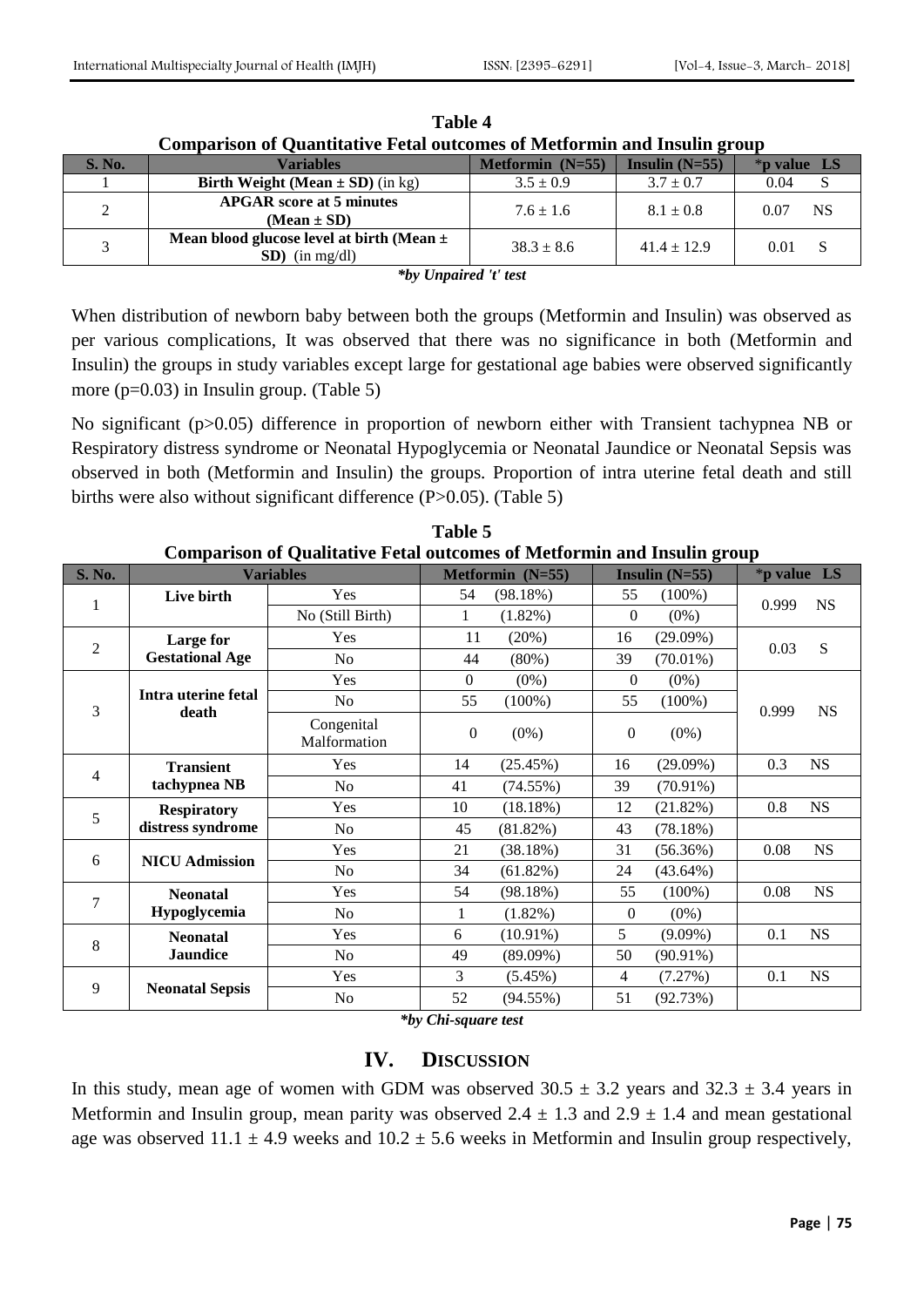Mean randome blood sugar (RBS) and mean fasting blood sugar (FBS)of both the group was also without any significant difference (p>0.05).

In this study among women with GDM, in Metformin group 66.67% were GDM and other were T2DM whereas in Insulin group it was 62% and %. In Metformin group associated morbidly was Essential Hypertension in 7.27%, Hypothyroidism 1.82% and Anemia in 1.82% whereas in Insulin group it was 5.45%, 0% and 1.82% respectively.

In this study, no significant difference was observed in maternal as well as fetal outcome in both the groups except blood glucose level at birth of baby and large for gestational age babies were observed significantly more in Insulin group. Other studied variables like weight gain during pregnancy, gestational age at delivery), presence of pre-eclampcia, presence of polyhydramnios, mode of delivery, birth weight, APGAR score of baby, IU deaths, still births and proportion of babies with various complications were without significance difference in both (Metformin and Insulin) the groups in this study.

Niromanesh S etall<sup>17</sup> conducte a similar study on 80 GDM in Metforfine group and 80 in Insulin group and observed that two groups were comparable regarding the maternal characteristics. Two groups were similar in mean FBS ( $P=0.68$ ) and postprandial measurements ( $P=0.87$ ) throughout GDM treatment. The neonates of metformin group had less rate of birth weight centile >90 than insulin group (RR: 0.5, 95% CI: 0.3-0.9, P=0.012). Maternal weight gain was reduced in the metformin group (P<0.001). Two groups were comparable according to neonatal and obstetric complications (P>0.05). In metformin group 14% of women needed to supplemental insulin to achieve euglycemia.

So similar to the present study, they also found that Metformin is an effective and safe alternative treatment to insulin for women with GDM. This study does not show significant risk of maternal or neonatal adverse outcome with the use of metformin.

Li G etall<sup>18</sup> also concludes that Metformin is comparable with insulin in glycemic control and neonatal outcomes. It might be more suitable for women with mild GDM. This meta-analysis also provides some significant benefits and risks of the use of metformin in GDM and help to inform further development of management guidelines

Liang etall<sup>19</sup> also concluded that metformin is fastest in glucose control, with a more favorable pregnancy outcomes-would be a better option, but its rate of glucose control is the lowest.

# **V. CONCLUSION**

This study concludes that Metformin is an effective treatment option for women with GDM/type 2 diabetes in pregnancy with or without add-on insulin who require pharmacological treatment for glycemic control in our resource poor setting. Metformin has advantages over insulin such as less maternal weight gain, no maternal hypoglycemia, being less costly, being oral therapy and requiring no vigorous monitoring and frequent hospital admissions with good compliance and acceptability. So, Metformin can be used in the management of gestational diabetes mellitus.

#### **CONFLICT OF INTEREST**

None declared till now.